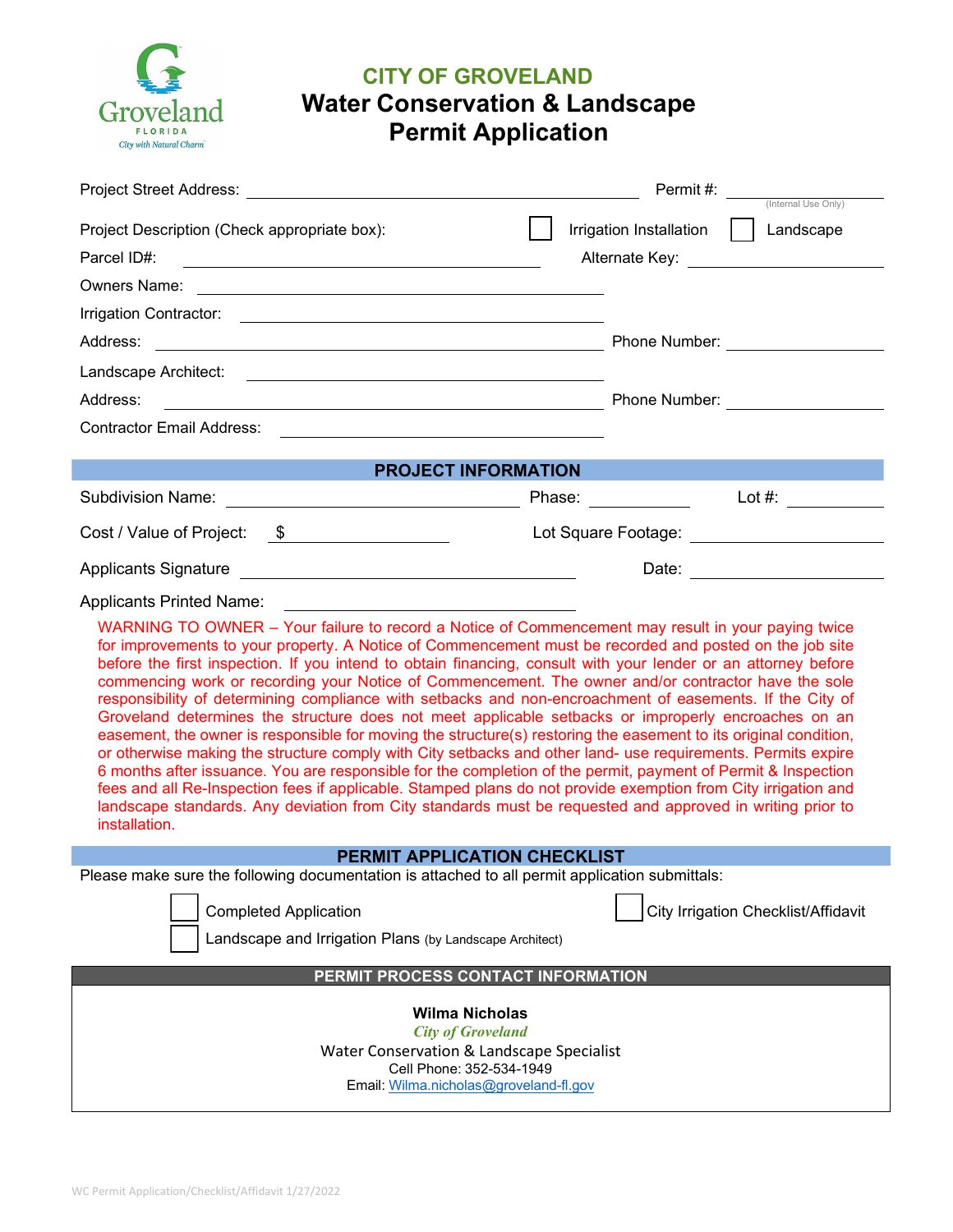

## **City of Groveland Irrigation Checklist**

Irrigation installation in accordance with City Code Chapter 133

**Property Address: Lot # Subdivision:**

#### **Documentsthat must be provided for permit issuance (Place X in each box that applies):**

| <b>Required Submissions</b>                                                                                                                                                                                                                                                                                                                                                                                                              |            |    |
|------------------------------------------------------------------------------------------------------------------------------------------------------------------------------------------------------------------------------------------------------------------------------------------------------------------------------------------------------------------------------------------------------------------------------------------|------------|----|
|                                                                                                                                                                                                                                                                                                                                                                                                                                          | <b>Yes</b> | No |
| Landscape drawing (depicting beds/turf area)                                                                                                                                                                                                                                                                                                                                                                                             |            |    |
| Irrigation The design primary consideration shall be water conservation. It must depict irrigation heads,<br>spray coverage, zones, timer location, backflow preventer, bubblers above mulch, 8 ft diameter for canopy<br>trees and all other components of the irrigation system in a clear and precise manor. The plan drawing<br>shall include the lot address, number, design/architect/contractors name, address, and phone number. |            |    |
| Landscape affidavit                                                                                                                                                                                                                                                                                                                                                                                                                      |            |    |
| <b>Irrigation affidavit</b>                                                                                                                                                                                                                                                                                                                                                                                                              |            |    |
|                                                                                                                                                                                                                                                                                                                                                                                                                                          |            |    |
| <b>Criteria</b>                                                                                                                                                                                                                                                                                                                                                                                                                          | <b>Yes</b> | No |
|                                                                                                                                                                                                                                                                                                                                                                                                                                          |            |    |
| A clear and accurate landscape and irrigation design plan must be submitted. This plan is to be approved<br>prior to installation. The approved plan is to be what is installed at time of inspection. If any changes are<br>made prior to inspection, a revised site plan is to be submitted for review and approval.                                                                                                                   |            |    |
| Irrigation and Landscaping plans must contain the lot address and lot number as well as the name,<br>address, and phone number of the design/architect/contractor.                                                                                                                                                                                                                                                                       |            |    |
| Use of Waterwise and Florida Friendly landscape measures with site-appropriate plants. Utilizing "Right<br>Plant, Right Place" principles for new landscape. This means all canopy trees are to be a Grade 1 quality<br>and planted in a suitable location and environment. (See Florida Tree Grades and Standards for Nursery<br>Plants).                                                                                               |            |    |
| No invasive exotic plant species are in the landscaped area.                                                                                                                                                                                                                                                                                                                                                                             |            |    |
| Use of organic mulch 2-4 inches deep in landscaped beds and around trees.                                                                                                                                                                                                                                                                                                                                                                |            |    |
| All new irrigation permits will require a separate meter for irrigation.                                                                                                                                                                                                                                                                                                                                                                 |            |    |
| Turf shall be installed so that it is irrigated on a different zone than other landscaped areas.                                                                                                                                                                                                                                                                                                                                         |            |    |
| 2,800 sq. ft of irrigated turf or less permitted per residential lot.                                                                                                                                                                                                                                                                                                                                                                    |            |    |
| A maximum of 40% of the pervious area (50% for existing/replacement turf) may be irrigated, excluding<br>micro-irrigation and temporary irrigation for establishment but not more than 2,800 sq. ft. per<br>residential lot.                                                                                                                                                                                                             |            |    |
| All irrigation systems shall include a rain sensor or other inhibiting or interrupting device or switch per<br>F.S. 373.62.                                                                                                                                                                                                                                                                                                              |            |    |
| Sprays and rotors used shall be either pressure regulating emitters, or multi-stream (MP) rotors.                                                                                                                                                                                                                                                                                                                                        |            |    |
| Check valves shall be installed on all heads in lower-lying areas to eliminate low-head drainage.                                                                                                                                                                                                                                                                                                                                        |            |    |
| All emitters in rotor and spray zones shall have matched precipitation rates.                                                                                                                                                                                                                                                                                                                                                            |            |    |
| All irrigation systems shall use zones, automatic timers, and backflow preventers - micro, sprays, and<br>rotors should be on separate zones. Mixed zones do not usually meet matched precipitation rate<br>requirement.                                                                                                                                                                                                                 |            |    |
| Landscaped areas less than five feet in width shall incorporate micro-irrigation, if irrigated.                                                                                                                                                                                                                                                                                                                                          |            |    |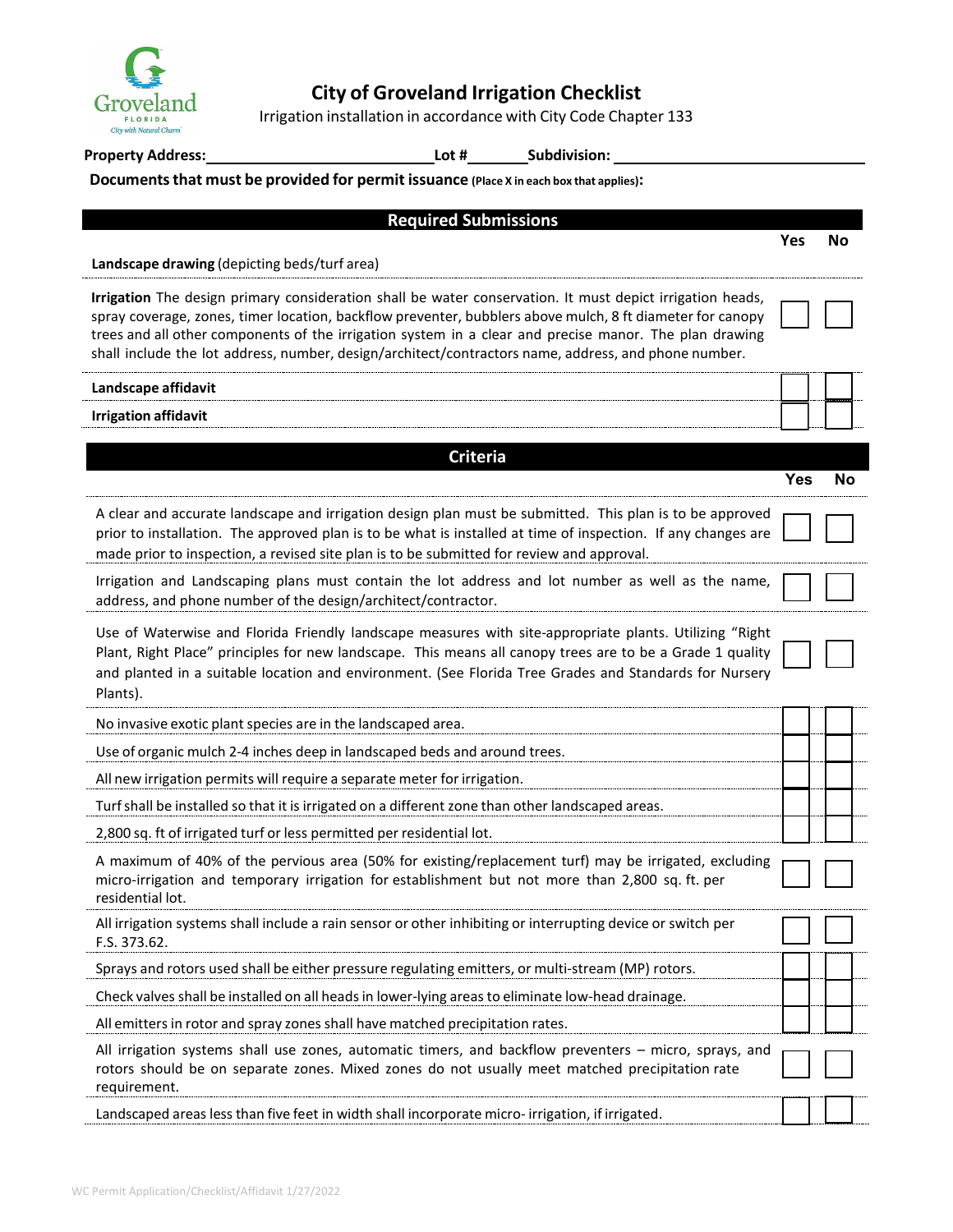All irrigation systems shall be designed to minimize overthrow on impervious surfaces.

| <b>Criteria (Continue)</b>                                                                                                                                                                                                                |  |  |  |
|-------------------------------------------------------------------------------------------------------------------------------------------------------------------------------------------------------------------------------------------|--|--|--|
|                                                                                                                                                                                                                                           |  |  |  |
| All plants are installed according to the Florida Friendly Best Management Practices for Protection of<br>Water Resources by the Green Industries. The landscape installer must attest to this in the below affidavit.                    |  |  |  |
| Canopy trees shall be provided a minimum 75 square feet pervious planting area around the trunk with a<br>minimum of 8 feet diameter area and circumference shall be specifically shown on plans. Code Sec. 133-<br>38(4) Canopy Trees b. |  |  |  |
| We highly recommend including at least one micro-spray in a visible area in beds to indicate when the<br>system is running for homeowners to minimalize accidental overwatering. (Not Required)                                           |  |  |  |

#### **Irrigation Affidavit**

If a permanent in-ground irrigation system has been installed, it must have been installed per the design drawings and in accordance with the irrigation criteria. The irrigation system installer must attest and confirm by signing this document that the following items have been successfully completed.

Stamped plans do not provide exemption from City irrigation and landscape standards. Any deviation from City standards must be requested and approved in writing prior to installation.

| Item                                                                                                                  |  |
|-----------------------------------------------------------------------------------------------------------------------|--|
| Sprinklers in low-lying areas (heads that are lower than the valve box) have check valves.                            |  |
| Precipitation rates for all sprinklers within a zone are matched.                                                     |  |
| A device with rain shut-off scheduling capabilities has been installed in an operable location and is<br>functioning. |  |
| Plans contain all required information that is specific and clearly specified and will be what is installed.          |  |

**I hereby attest that all of the above items were completed by the undersigned or under the supervision of the undersigned person.**

| Signature    | Date  |  |
|--------------|-------|--|
| Printed Name |       |  |
| Company Name |       |  |
| Address      | Phone |  |